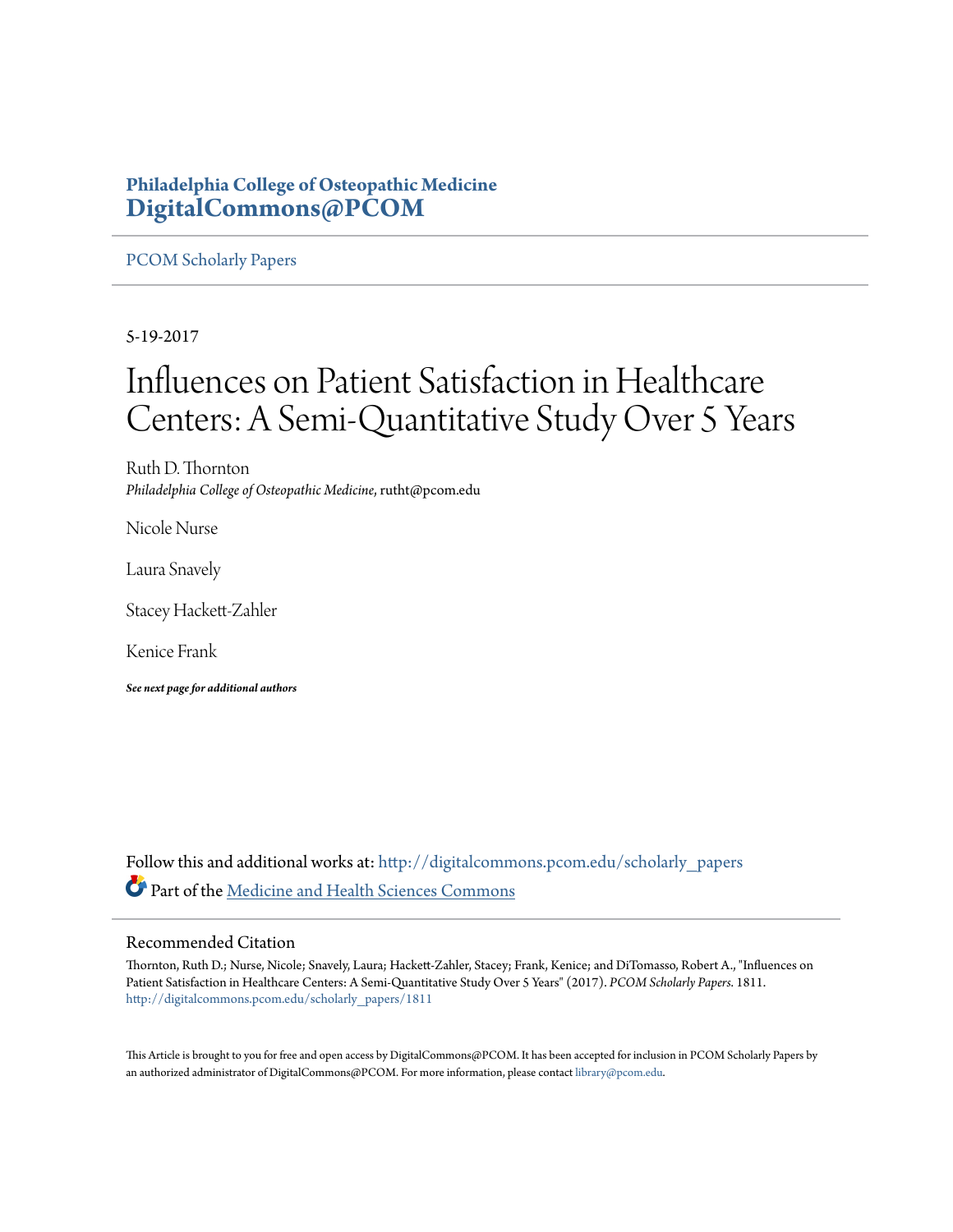## **Authors**

Ruth D. Thornton, Nicole Nurse, Laura Snavely, Stacey Hackett-Zahler, Kenice Frank, and Robert A. DiTomasso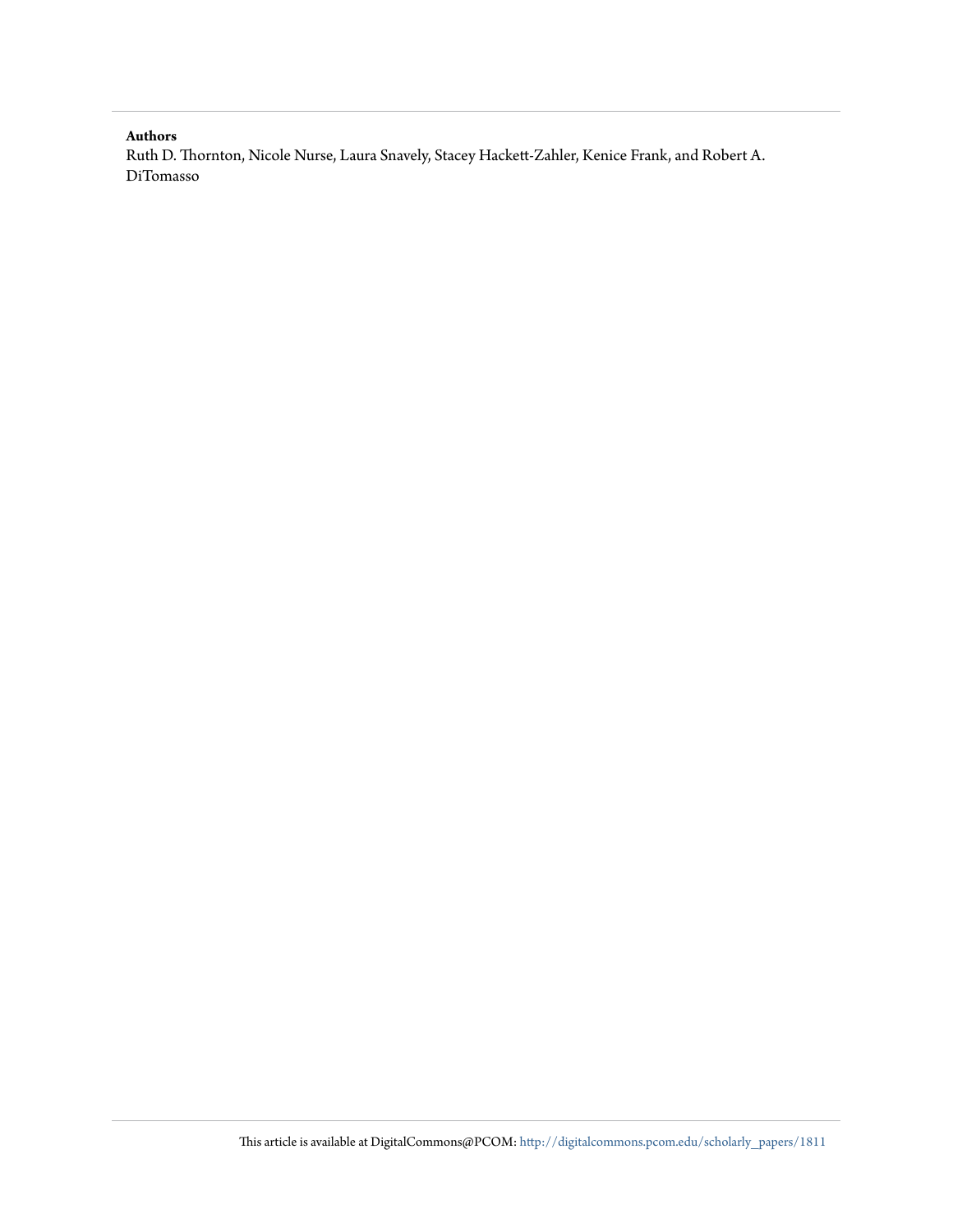# **RESEARCH ARTICLE Example 2014 12:30 The Company Access** (RESEARCH ARTICLE



# Influences on patient satisfaction in healthcare centers: a semi-quantitative study over 5 years

Ruth D. Thornton<sup>1</sup>, Nicole Nurse<sup>2</sup>, Laura Snavely<sup>3</sup>, Stacey Hackett-Zahler<sup>4</sup>, Kenice Frank<sup>5</sup> and Robert A. DiTomasso<sup>1\*</sup>

# Abstract

**Background:** Knowledge of ambulatory patients' satisfaction with clinic visits help improve communication and delivery of healthcare. The goal was to examine patient satisfaction in a primary care setting, identify how selected patient and physician setting and characteristics affected satisfaction, and determine if feedback provided to medical directors over time impacted patient satisfaction.

Methods: A three-phase, semi-quantitative analysis was performed using anonymous, validated patient satisfaction surveys collected from 889 ambulatory outpatients in 6 healthcare centers over 5-years. Patients' responses to 21 questions were analyzed by principal components varimax rotated factor analysis. Three classifiable components emerged: Satisfaction with Physician, Availability/Convenience, and Orderly/Time. To study the effects of several independent variables (location of clinics, patients' and physicians' age, education level and duration at the clinic), data were subjected to multivariate analysis of variance (MANOVA)..

Results: Changes in the healthcare centers over time were not significantly related to patient satisfaction. However, location of the center did affect satisfaction. Urban patients were more satisfied with their physicians than rural, and inner city patients were less satisfied than urban or rural on Availability/Convenience and less satisfied than urban patients on Orderly/Time.

How long a patient attended a center most affected satisfaction, with patients attending >10 years more satisfied in all three components than those attending <1–5 years. Level of education affected patients' satisfaction only in the component Orderly/Time; patients without a high school education were significantly less satisfied than those with more. Patients in their 40's were significantly less satisfied in Availability/Convenience than those >60 years old. Patients were significantly more satisfied with their 30–40 year-old physicians compared with those over 60. On Orderly/Time, patients were more satisfied with physicians who were in their 50′s than physicians >60.

Conclusions: Improvement in patient satisfaction includes a need for immediate, specific feedback. Although Medical Directors received feedback yearly, we found no significant changes in patient satisfaction over time. Our results suggest that, to increase satisfaction, patients with lower education, those who are sicker, and those who are new to the center likely would benefit from additional high quality interactions with their physicians.

Keywords: Patient satisfaction, Health care delivery, Community health

\* Correspondence: [RobertD@pcom.edu](mailto:RobertD@pcom.edu) <sup>1</sup>

<sup>1</sup>Department of Psychology, Philadelphia College of Osteopathic Medicine, 4170 City Ave., Philadelphia, PA 19131, USA

Full list of author information is available at the end of the article



© The Author(s). 2017 **Open Access** This article is distributed under the terms of the Creative Commons Attribution 4.0 International License [\(http://creativecommons.org/licenses/by/4.0/](http://creativecommons.org/licenses/by/4.0/)), which permits unrestricted use, distribution, and reproduction in any medium, provided you give appropriate credit to the original author(s) and the source, provide a link to the Creative Commons license, and indicate if changes were made. The Creative Commons Public Domain Dedication waiver [\(http://creativecommons.org/publicdomain/zero/1.0/](http://creativecommons.org/publicdomain/zero/1.0/)) applies to the data made available in this article, unless otherwise stated.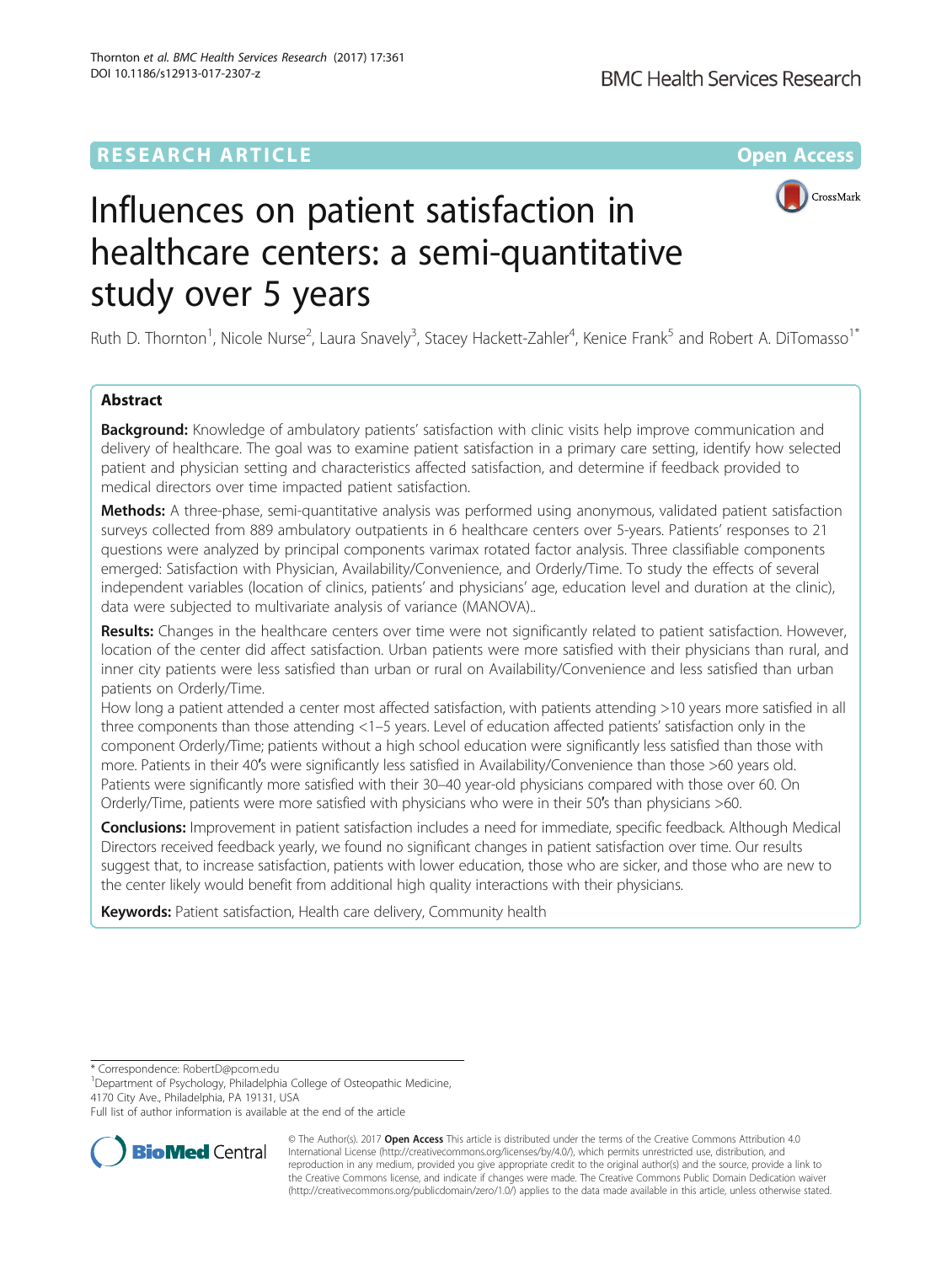## <span id="page-3-0"></span>Background

Patient satisfaction surveys are often used to understand patients' concerns and determine areas for improvement, including improving communication between physicians and patients. Survey results document progress and allow physicians and staff to maintain high standards. Although results of patient satisfaction surveys are used by payer systems to profile individual physicians and guide physician compensation, one study showed that < 25% of primary care physicians found profiles useful for improving patient care and fewer used the profiles to change [[1](#page-9-0)]. Improvements are more likely to occur if staff receives more immediate feedback [[2\]](#page-9-0).

Data collection methods play a role in outcomes. Onsite surveys provide an immediate outlet for patients who are experiencing problems, although higher ratings for on-site surveys may also relate directly to doctorpatient communication. Surveys administered later after a clinic visit may yield lower ratings, possibly due to the course of treatment [\[2](#page-9-0), [3](#page-9-0)].

Many factors influence patient satisfaction. Patient demographics such as age, gender, income, socioeconomic and general health status impact patients' responses [\[3, 4\]](#page-9-0). Characteristics of the medical provider, including demographics and experience, also affect their interactions with patients [\[5](#page-9-0)–[9\]](#page-10-0). Other factors include the type of setting the patient is in [[10\]](#page-10-0) and the amount of time patients had to wait [[11\]](#page-10-0). However, Anderson found that complaints about wait time can be moderated by time spent with the physician [\[12\]](#page-10-0).

Physician characteristics extend beyond the obvious. Physician-patient concordance in race, gender or age may be important in patient satisfaction, but many other factors such as primary language, parental status, sexual orientation, values, beliefs, or communication style may be associated [[13, 14](#page-10-0)]. How long the patient has been with this physician and the degree to which the physicians' communication is patientcentered are significant [\[13](#page-10-0)]. A physician's experience plays a role, with lowest patient satisfaction with firstyear residents; interestingly, residents with some more experience attained similar satisfaction ratings to those of the faculty attendings, suggesting that the requisite skills are acquired during the first year of training [[7\]](#page-10-0).

Whether to administer patient satisfaction surveys depends on the overall goals of the medical facility and on physician buy-in to change [[1](#page-9-0), [15\]](#page-10-0). The views of the medical director and administrator are key components as to whether the surveys are taken seriously and acted upon by physicians [\[16\]](#page-10-0). Patient satisfaction can become a success criterion of the center when physicians and staff meet regularly to discuss improvements in a context of cooperation and mutual support.

## **Methods**

We initiated this study of patient satisfaction to help physicians better understand their patients at the healthcare centers (HCCs) of a not-for-profit medical school's outpatient primary care centers on the east coast. Physicians were provided raw data and results of open-ended questions very soon after each year's study. However, we decided to statistically analyze the overall data in order to understand where patients were most and least satisfied and what influenced their satisfaction. Our goal was to provide information which could help focus physician directors' changes to improve patient satisfaction.

The research was under the auspices of a medical college (Philadelphia College of Osteopathic Medicine, PCOM) which owns and operates five outpatient HCCs, four of which are located within the city limits of Philadelphia and the fifth HCC located in a rural area. [[17](#page-10-0)] Two within Philadelphia are considered urban, while two are in the inner city [[18](#page-10-0)]. An additional nonaffiliated, inner city HCC located within Philadelphia was also used in the research. We considered the nonaffiliated HCC as a control, but expected it to likely agree with data from the affiliated inner city HCCs. The quantity of surveys administered are listed in Table 1.

This research arose from a need to quickly and inexpensively conduct patient satisfaction surveys in the Healthcare Centers, incorporating a research component

Table 1 Numbers of patients surveyed from each Healthcare center during year 1 (Fall, 2005), year 2 (Summer, 2007), and year 3 (Summer 2010)

| <b>HCC</b>     | Location              | Year 1 # surveyed | Year 2 # surveyed | Year 3 # surveyed | TOTAL surveyed |
|----------------|-----------------------|-------------------|-------------------|-------------------|----------------|
|                | Inner City (PCOM)     | 40                | 68                | 90                | 198            |
| 2              | Urban (PCOM)          | 34                | 54                | 69                | 157            |
| 3              | Inner City (PCOM)     | 21                | 43                | 70                | 134            |
| $\overline{4}$ | Rural (PCOM)          | 30                | 19                | 25                | 74             |
| 5              | Urban (PCOM)          | 25                | 51                | 45                | 121            |
| 6              | Inner City (non-PCOM) | 50                | 75                | 80                | 205            |
| <b>TOTALS</b>  |                       | 200               | 310               | 379               | 889            |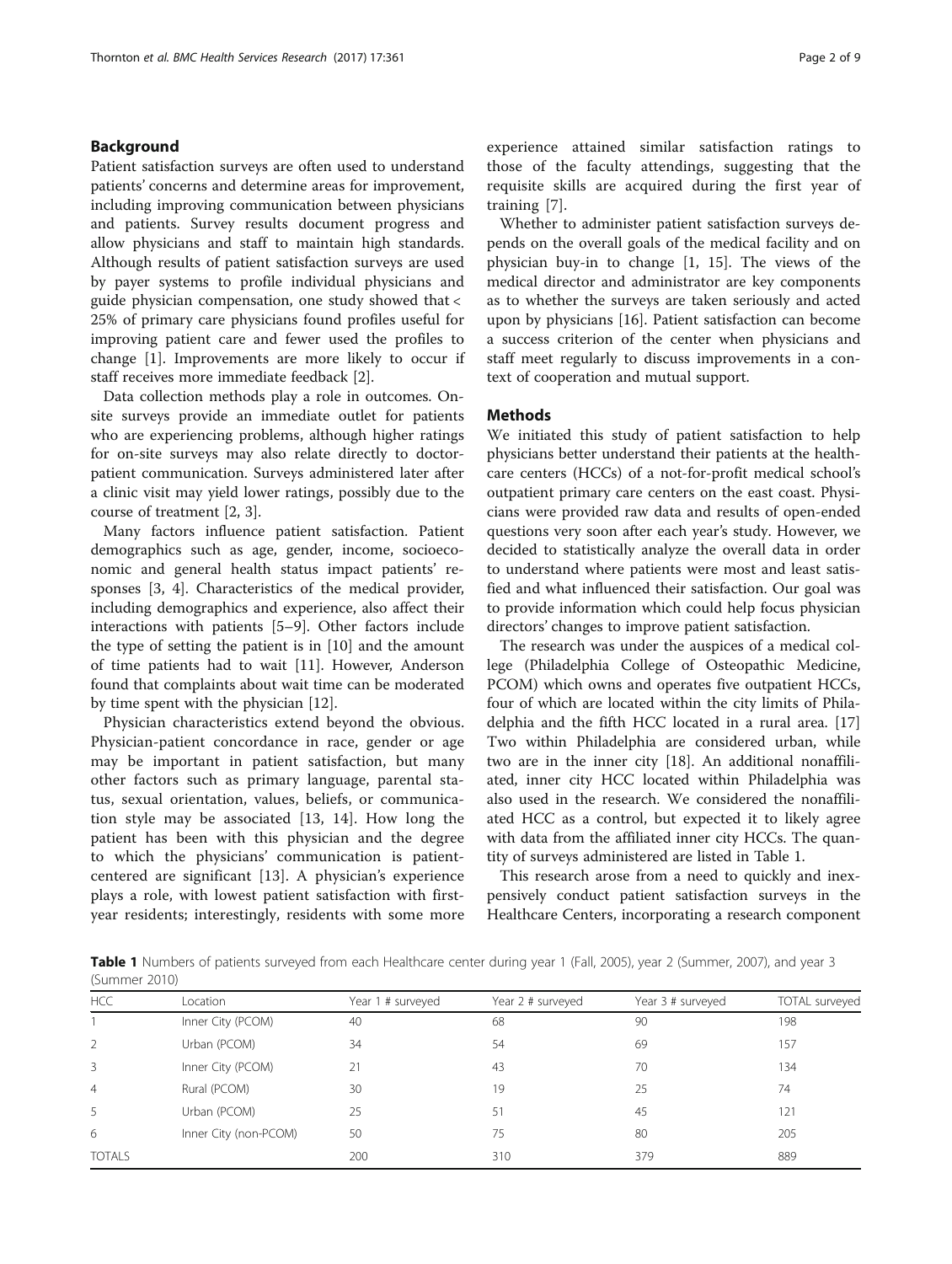<span id="page-4-0"></span>involving graduate students interested in health related careers. Surveys were administered to patients at the five HCCs. Patient questions were adapted from the validated DiTomasso-Willard Patient Satisfaction Question-naire [\[19\]](#page-10-0) (questions are listed in Table 2). Demographic information and responses to open-ended questions were also collected. In 2005 (year 1), 2007 (year 2), and 2010 (year 3), students in a master's program at the medical school approached patients in the waiting areas at each HCC asking them to complete a survey. Patients could take the surveys with them into the examination room, but they returned the survey before leaving the HCC. If requested, the student helped a patient read the questions.

Each surveying period was conducted over an approximately one month of time. Students varied their sampling by time of day and day of week. Therefore, the sample was comprised of a random representation of patients attending each HCC during each one-month period of surveying. The students approached anyone who was in the waiting room during sampling times, but

The protocol (Protocol #H05-022X) was approved by the Institutional Review Board (IRB) of PCOM that determined it to be exempt from informed consent requirements under 45 CFR 46.101(b)(2)–survey research in which the responses will be recorded in such a manner that the human subjects cannot be identified, directly or through identifiers linked to the subjects (e.g., name, Social Security number). Further, no master list existed linking such identifiers to the subjects. Approximately 5–15% of the average numbers of patients coming to each HCC in a month were surveyed. Inclusion criteria included patients willing to respond, patient age of at least 18 years, and patients who spoke English. Patients were assured the questionnaire was confidential without any identifying information, the results would be presented in aggregate form, and that their responses would not affect their specific care at the HCC. In order to maintain anonymity, a patient's medical status was

Table 2 Grouping of the 21 survey questions using factor analysis, Rotated Component Matrix

|                                                                                                 | Component: |                |       |
|-------------------------------------------------------------------------------------------------|------------|----------------|-------|
| Question:                                                                                       |            | $\overline{2}$ | 3     |
| Q1. During a typical visit, my doctor spends enough time explaining my medical condition to me. | 0.773      | 0.151          | 0.162 |
| Q2. My doctor gives me the best quality of care.                                                | 0.869      | 0.190          | 0.133 |
| Q3. I would recommend my doctor to friends.                                                     | 0.827      | 0.191          | 0.112 |
| Q4. The staff are helpful to the patients.                                                      | 0.311      | 0.562          | 0.127 |
| Q5. My doctor uses technical terms that confuse me. <sup>a</sup>                                | 0.109      | $-0.200$       | 0.628 |
| Q6. My doctor is available when I need him/her. <sup>b</sup>                                    |            | 0.491          | 0.076 |
| Q7. The waiting room time is too long. $b$                                                      | $-0.084$   | 0.402          | 0.442 |
| Q8. My doctor really follows through.                                                           | 0.751      | 0.230          | 0.082 |
| Q9. I plan to return to this center for care.                                                   | 0.713      | 0.370          | 0.148 |
| Q10. It's easy to get an appointment when I need one.                                           | 0.223      | 0.665          | 0.122 |
| Q11. My doctor wastes time talking about things that don't really matter to me. <sup>a</sup>    | 0.271      | $-0.014$       | 0.702 |
| Q12. My doctor treats the "whole" person.                                                       | 0.640      | 0.300          | 0.143 |
| Q13. The staff accommodates my needs over the phone.                                            | 0.241      | 0.677          | 0.070 |
| Q14. I am satisfied with the quality of the medical care I receive here.                        | 0.724      | 0.398          | 0.171 |
| Q15. I receive prompt attention while waiting in this facility.                                 | 0.285      | 0.658          | 0.132 |
| Q16. I have to tell my story several times before getting an appointment. <sup>a</sup>          | 0.001      | 0.409          | 0.631 |
| Q17. I am treated the same as other people who get care here.                                   | 0.366      | 0.511          | 0.105 |
| Q18. Check-out time at the front desk is too time-consuming. <sup>a</sup>                       | $-0.030$   | 0.338          | 0.648 |
| 019. I would not recommend this center to a friend. <sup>a</sup>                                | 0.250      | 0.101          | 0.530 |
| Q20. Everything seems so confusing at this center. <sup>a</sup>                                 | 0.199      | 0.160          | 0.731 |
| Q21. When I'm sick I can get an appointment pretty quickly.                                     | 0.229      | 0.712          | 0.057 |
| Component 1: Satisfaction with Doctor (Questions 1, 2, 3, 8, 9, 12, 14)                         |            |                |       |

Component 2: Availability/Convenience (Questions 4, 10, 13, 15, 17, 20)

Component 3: Orderly/Time (Questions 5, 11, 16, 18, 19, 20)

<sup>a</sup>Questions worded in the negative were reversed for statistical analysis

<sup>b</sup>Question not classified by component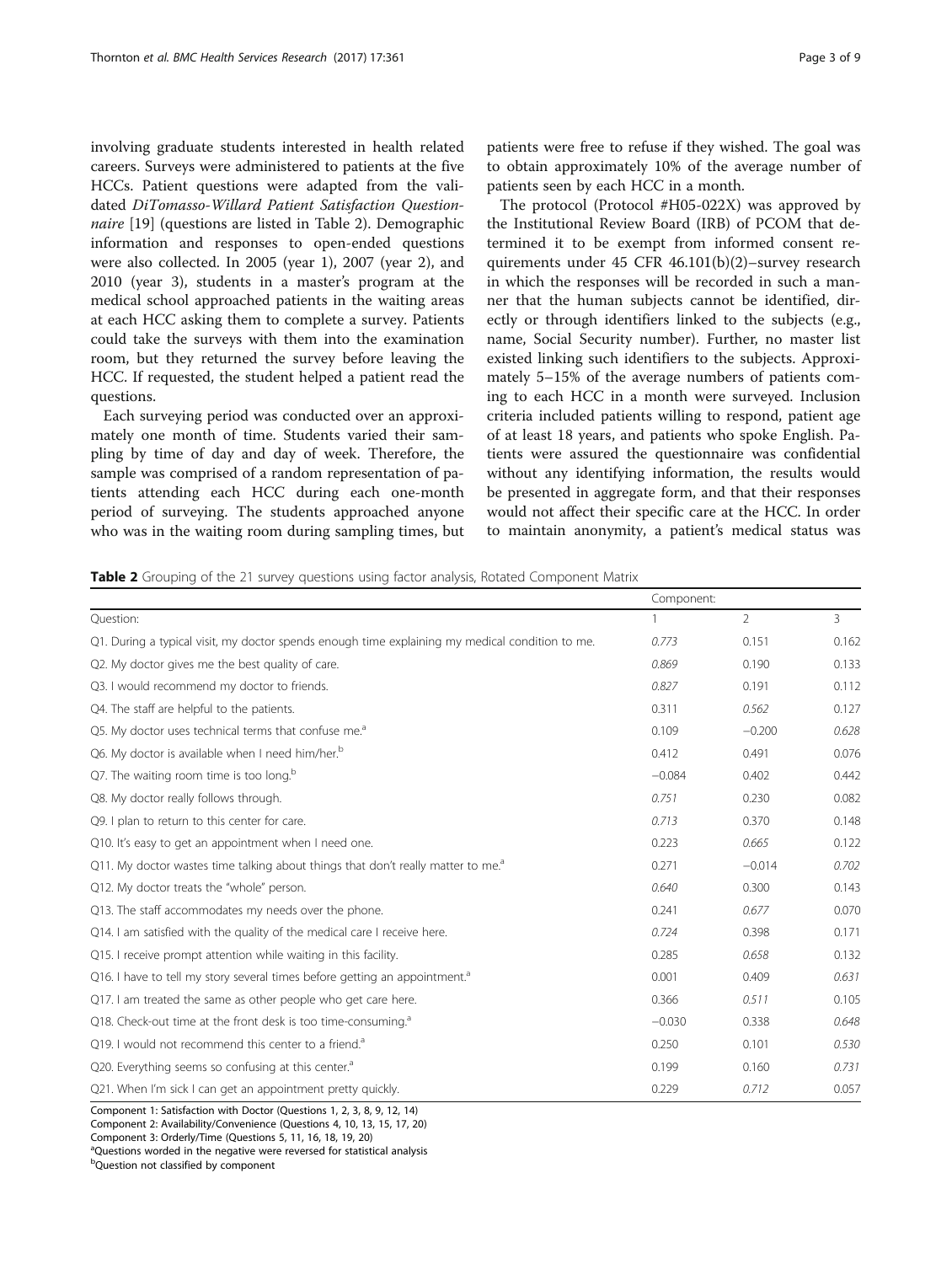not requested, although in retrospect, it may have been helpful. From observation, students reported that those with acute medical issues were less inclined to participate. Although an absolute count was not performed, students who administered surveys consistently estimated that only about 5% of the patients in the waiting room refused to participate.

Survey results were entered into IBM's Statistical Package for the Social Sciences (SPSS 18.0) for analysis. Missing data were filled in using Linear Interpolation, and any negative questions were transformed to the positive on the Likert scale, so that, for all questions, 5 (strongly agree) meant "most satisfied." All 21 survey statements were subjected to a principal components varimax rotated factor analysis according to Kaiser's criterion [\[20](#page-10-0)] which ultimately allowed for a reduction of statements into three classifiable components, Satisfaction with Physician, Availability/Convenience, and Orderly/Time (Table [2\)](#page-4-0).

Following each survey period, the data were analyzed in SPSS to collapse the questions into three classifiable components/categories. These three categories did not vary during the 3 data collection periods. After each survey period, study staff attended face-to-face meetings with Medical Directors of each healthcare center, the Dean of the Medical School, and the Chair of Family Medicine to present the results. HCC staff were provided with mean scores for each question for their HCC compared with a composite of all HCC's. They also received the data collapsed into the three categories for their HCC compared with a composite of all HCC's, but without statistical analysis.

For analysis of the composite data, multivariate analysis of variance (MANOVA) was performed for groups of data, using post hoc Tukey to distinguish specific significance between groups. Independent t-test was used for gender analysis, and Chi square analysis was done to compare the observed gender data from patients who completed surveys with patient demographics of each HCC. See Additional Data for more specific information.

In using factor analysis, it is common practice to require 10 subjects per number of items. In the present case, this criterion was far exceeded. For the separate MANOVA analyses using 3 dependent variables, setting power at 95% for a medium effect size at the 0.05 level of significance comparing 2 levels (male vs. female) of the independent variable, 3 levels (3 locations) and 5 levels (physician age groups), the required number of subjects was 280, 171, and 145 respectively. In all cases there was sufficient power.

## Results

Surveys were administered to a total of 889 patients who visited one of the HCCs for treatment (Table [1\)](#page-3-0). These numbers represented between 5–15% of the average number of patients seen monthly in the affiliated HCCs, and comparable numbers of surveys were obtained from the much larger, non-affiliated HCC.

Applying principal components varimax rotated factor analysis to the survey responses resulted in groups of identifiable questions that constituted factors (Rotated component matrix for all questions is shown on Table [2](#page-4-0)). Three classifiable factors, Satisfaction with Physician, Availability/Convenience, and Orderly/Time, emerged from the analysis and are used throughout this research. Two questions (Q6 and Q7) were not included as the items did not load on any of the factors (Table [2](#page-4-0)). Using the survey questions that constituted each factor (Table [2](#page-4-0)), the three factors have the following characteristics: Satisfaction with Physician involves being satisfied with the quality of medical care received, as well as the physician spending enough time with the patient. Availability/Convenience involves being satisfied with the staff and their helpfulness in making appointments, whether in person or by phone. Orderly/Time has to do with patients' time being respected, and interactions with staff and physicians being clear and to the point, avoiding confusion.

Overall, patients were quite satisfied with their HCCs, as evidenced by overall mean scores greater than 3.89 on a Likert scale of 1–5 (see Additional file [1](#page-9-0): Table S3A). Mean scores were highest in Satisfaction with Physician  $(4.27 \pm 0.65)$ , while Availability/Convenience  $(3.92 \pm 0.69)$ and Orderly/Time  $(3.89 \pm 0.66)$  were somewhat lower. Even so, a score of 3.9 represents the top 20–25% of satisfaction. The open-ended responses emphasized the importance of patients' satisfaction with their physician, even if patients were somewhat less satisfied with other aspects of their visit (see Additional file [2:](#page-9-0) Table S6).

The goal of this research was to identify areas found to be statistically significant. More complete data can be found in the Additional files [1, 2](#page-9-0), [3](#page-9-0),and [4.](#page-9-0) Based on MANOVA, there was no significance over time in any of the three categories (see Additional file [1:](#page-9-0) Table S3B). This points to a consistency over time in the operations and functioning of these HCC's.

The following areas were found to be statistically significant by MANOVA:

 Analyzing satisfaction in inner city, urban and rural HCCs (Fig. [1](#page-6-0)), significance was observed in the following area.: Patients in inner city HCCs were less satisfied than those in urban or rural HCC's on Availability/Convenience, and those in inner city HCCs were less satisfied than urban patients in the area of Orderly/Time. Urban patients were more satisfied with their Physician than were rural patients while inner city patients' satisfaction with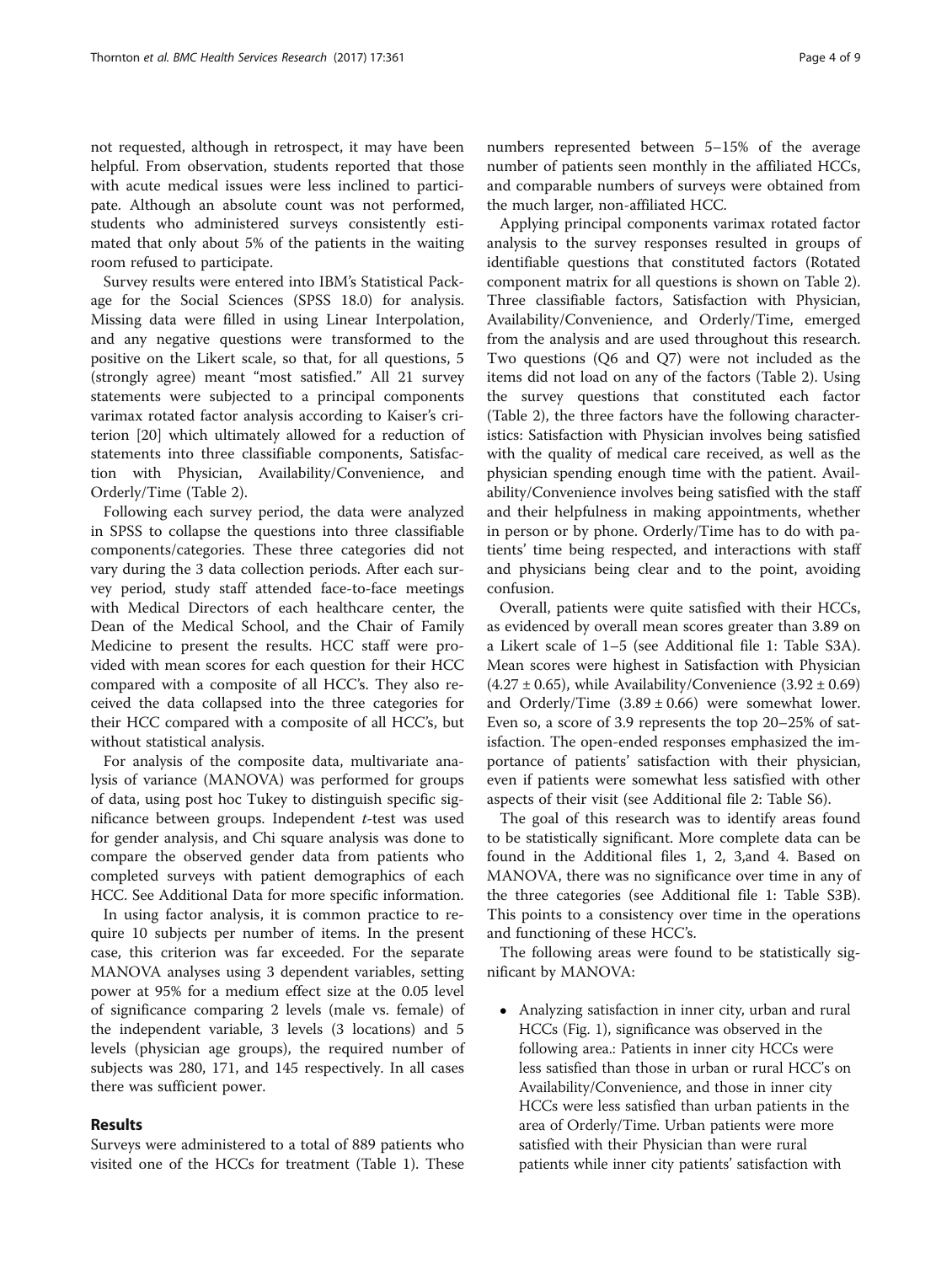

<span id="page-6-0"></span>

their Physician was not significantly different from the other localities (See Additional file [1:](#page-9-0) Table S3C, for more detail).

- When individual HCCs were analyzed (Fig. 2), one urban HCC (#5) had significantly higher satisfaction with their Physician than the other urban HCC (#2) or one inner city HCC (#6). The other urban HCC (#2) had more satisfaction in the category of Orderly/Time than two of the three inner city HCCs (#3 and #6). Two inner city HCCs (#1 and #6) had significantly lower satisfaction in the category of Availability/Convenience than the rural HCC (#4). (See Additional file [1](#page-9-0): Table S3D, for details.)
- Patients' demographics appear to play a role in the level of satisfaction. Patients over 60 years old were more satisfied with the Availability/Convenience of the HCC than patients who were in their 40's (Fig. 3). Those with more education (in the range from graduating high school through graduate



comparisons by color that were significantly different in each of the categories

school) were more satisfied with the Orderly/Time category than those with less than a high school diploma (Fig. [4](#page-7-0)). Finally, patients who had been with their HCC for longer periods of time were more satisfied than those who had been there less than 5 years in all three categories of satisfaction with Physician, Availability/Convenience, and Orderly/ Time (Fig. [5](#page-7-0)) (See Additional file [2:](#page-9-0) Table S4C, for details).

- Physicians in these centers tended to longevity in their positions. Patients were more satisfied with their Physicians who were in their  $30'$  s and  $40'$  s than with physicians in their  $50'$  s (Fig. [6](#page-7-0)). Also, physicians in their 50' s were perceived to be more Available than those in their 60's. Patients rated male physicians as more Available than female physicians, and in the Inner City HCCs, patients rated their Caucasian physicians higher on Availability than African American physicians (see Additional file [3:](#page-9-0) Table S5B and C).
- Open ended responses were overall very positive, with the exception of the rural HCC4 during year 1. After personnel replacements at this HCC, more positive responses were also seen there. Wait times were seen as a problem in some HCCs, particularly in the inner city centers. The majority of patients were very satisfied with the convenience of their HCC (See Additional file [4:](#page-9-0) Table S6).

### **Discussion**

In the examination of changes over time, patient satisfaction at the HCCs in the study remained overall quite high in all three categories of Satisfaction with Physician, Availability/Convenience, and Orderly/Time. Meanwhile, notable changes at the affiliated centers during this time period included a new telephone system installed between years 1–2, major renovations of one of the centers in year 2, and installation of a system of Electronic



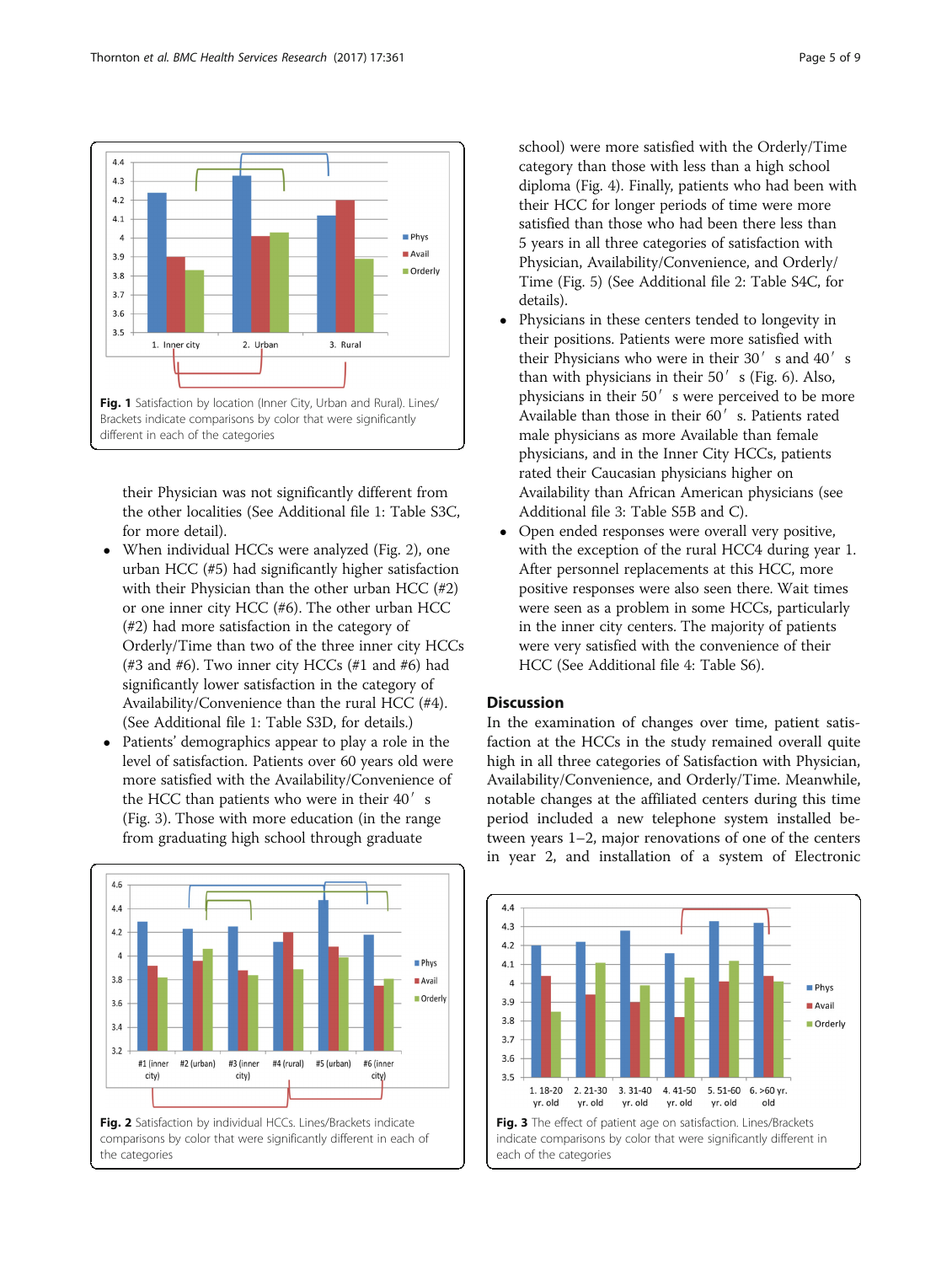<span id="page-7-0"></span> $\overline{44}$ 

 $4.3$ 

 $4.2$ 

 $4.1$ 

 $\overline{a}$ 

 $3.9$ 

 $3.8$ 

 $3.7$ 

 $3.6$ 



 $1. <$ HS  $2. H<sub>S</sub>$ 3. College 4. Grad Sch Fig. 4 The effect of patient education on satisfaction. Lines/Brackets each of the categories indicate comparisons by color that were significantly different in each of the categories

Medical Records (EMR) in all affiliated HCCs between years 2 and 3; the non-affiliated HCC #6 also introduced EMR prior to year 3. While telephone changes would likely affect staff-patient interactions, instituting EMR represented a major change in the physician-patient interactions, with the addition of computers to each examination room. We were surprised that these seemingly "major" changes did not significantly affect the satisfaction levels over this time period. De Leon et al. found generally higher patient satisfaction with a center after EMR were introduced [[21\]](#page-10-0), while we found no significant differences after EMR was installed.

Results of the patient satisfaction surveys were presented to Medical Directors and staff in a timely manner after each survey period, but without statistical analysis. From the initial data given to each HCC, medical staff could compare their mean results with a composite mean result for all the centers. However, they did not





have access to comparisons of individual HCCs (see Additional file [1](#page-9-0), Table S3D). Nor did they have access to figures such as Fig. [2,](#page-6-0) comparing individual HCCs. It is not surprising that each HCC is unique. An example is HCC 5 with a significantly higher level of satisfaction with Physician compared with two other HCCs, one urban and inner city (Fig. [2,](#page-6-0) and Additional file [1:](#page-9-0) Table S3D). This merits more in-depth analysis of the physician practices at this outstanding urban HCC as a positive example for others.

We projected that HCCs sharing similar locations (inner city, urban or rural) would be more alike and this proved to be the case. In the components of Availability/ Convenience and Orderly/Time, patients in the inner city HCCs were less satisfied than those in urban or rural settings, consistent with findings of the individual HCCs. There could be several reasons for differences between inner city and other HCCs. Fan et al. found that functional status (disease severity, physical limitation) was only weakly associated with general satisfaction, while education, coping skills and disease perception were more important to patient's satisfaction [\[4](#page-9-0)]. Patients in the inner city may be sicker due to overall inadequate health knowledge or reluctance to visit a doctor, possibly due to lack of insurance. These findings suggest that physician-patient interactions with the goal of improved disease understanding might help as much as actual improvement in health. We did not ask for the health status of individual patients in our survey, so we can only guess the health status of patients at different locations.

Comparing locations (Fig. [1](#page-6-0)) with individual HCCs (Fig. [2](#page-6-0)) reveals the sources of these differences. For example, in Fig. [1](#page-6-0), inner city patients were statistically less satisfied in the component of Orderly/Time than were patients in urban settings. Fig. [2](#page-6-0) shows that the differences were primarily with one urban HCC #2 (but not with urban HCC #5), compared only with 2 inner city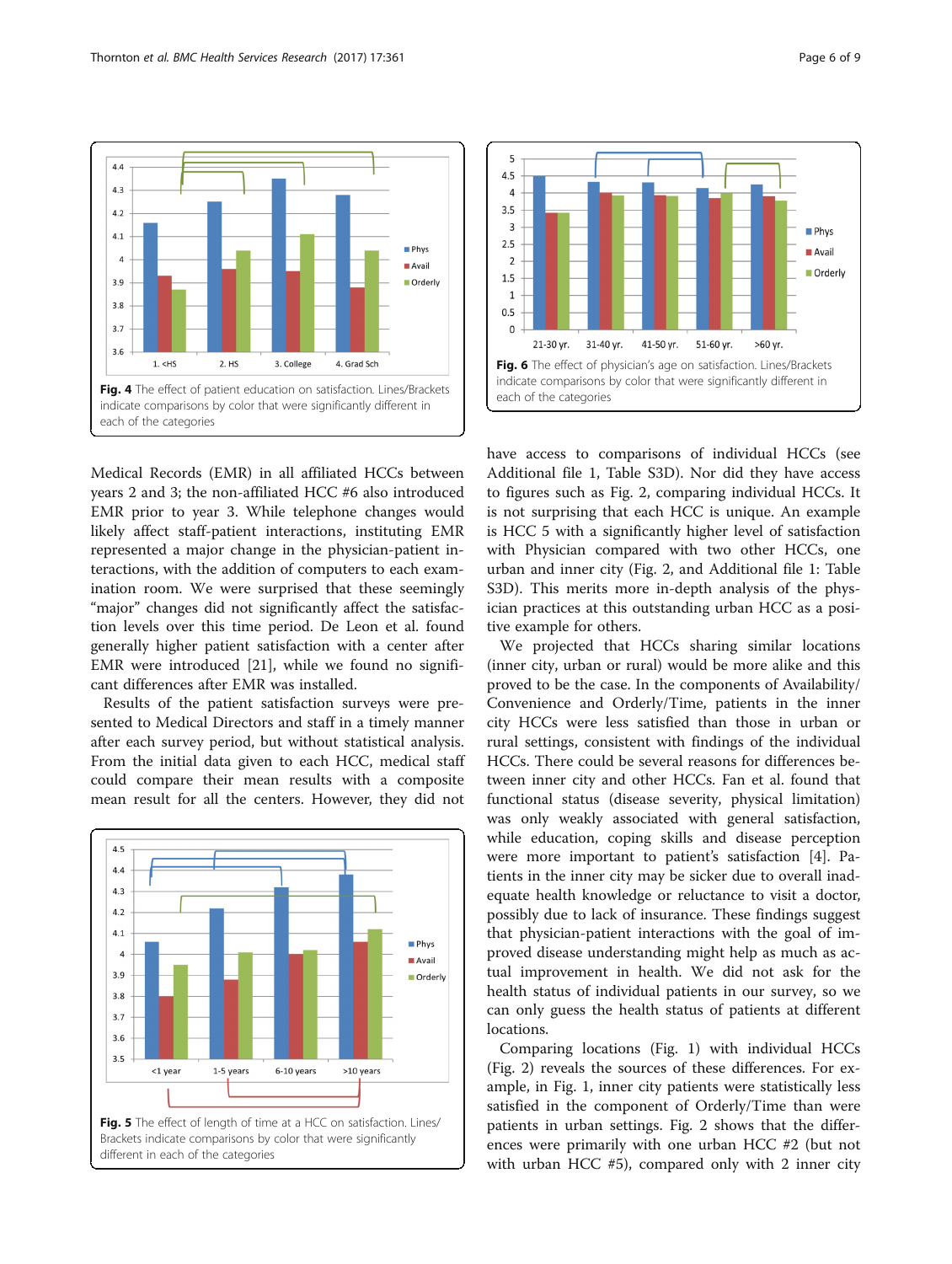HCC #3 and #6 (but not with inner city HCC #1). So generalizations require examining the individual HCCs as well.

Education level of the patient can also be reflective of location. Approximately 80% of inner city respondents reported having high school education or less, similar to rural patients (76%), while only 58% of urban patients had a high school education or less (data not shown). Other issues facing patients, such as availability of public transportation, may be more of an obstacle in the inner city than in either urban or rural settings. While public transportation is also not widely available in rural settings, it is likely most patients have access to a vehicle. Inner city respondents also were less satisfied in the component of Orderly/Time than respondents in urban settings, and this is confirmed in the open-ended questions (see Additional file [4](#page-9-0): Table S6) where a larger number of patients specifically mentioned the wait time as a problem in the inner city HCCs than in the urban or rural HCCs. Although we wondered if dissatisfaction with wait time could be directly attributable to student participation in the examination room, that seems not to be the case, as a very small percent of responders mentioned students in the open-ended questions and half of those were positive. Mol et al. found that patients generally felt neutral or positive about the presence of students, and in that study, between 83 and 98% of patients consented to student participation [[22](#page-10-0)].

Our only finding of differences associated with education level in satisfaction were in the area of Orderly/ Time; patients with less than a high school education were less satisfied in the component of Orderly/Time than any other group. This could be due to their inability to understand the medical parlance or the protocols involved in their care. However, one study also found that the converse-a physician's satisfaction with a patient-was associated with their patients' higher education level [[23\]](#page-10-0), suggesting that the responsibility may be reciprocal between the physician and the patient.

Another patient demographic of age can also contribute to patient satisfaction. Our finding that patients over 60 years old had a higher degree of satisfaction in Availability/Convenience is not surprising. This finding agrees with Jackson who reported that patients over 65 years old and with higher functional status were more satisfied [[3\]](#page-9-0). Peck found that physicians were more likely to have patient-centered encounters with patients over age 65, which in turn meant that older patients were more satisfied [[24\]](#page-10-0). Although there was no impact of patients' gender on level of satisfaction, we did find that, in general, more female patients agreed to fill out the surveys than were actually represented as patients in the HCCs. Not surprisingly, the most significant differences were found in the length of time a patient had been attending their HCC. This is undoubtedly a self-selection, where either the physician or the location suits the patient who continues to visit that center. Pelletier calls this "sampling bias," citing that "those who stay with a program…may be those who are most satisfied" [[23](#page-10-0)]. Another explanation is through "visit continuity," where respondents rated the quality of physician-patient interaction as being more important during the early stages of continuity or when the patient reported worse self-rated health [[25\]](#page-10-0). This suggests that physicians who focus on those newer patients or sicker patients who would benefit the most from additional interactions may have the most positive results over time.

Demographics of the physician may also be important to patient satisfaction. The physicians at the affiliated HCCs were all osteopathic (DO) physicians, who self-reported that they used Osteopathic Manipulative Treatment at their clinics about 20% of the time. In the open-ended questions, some patients did express a preference for DO physicians. On age of physicians, it appears that more patients prefer a physician younger than 50 years old in the component of Satisfaction with Physician, but in Orderly/ Time, they prefer a physician in their 50′s rather than in their 60′s. We speculate that physicians in their 50′s are likely to be at the pinnacle of their profession, although other considerations may also be important, such as humor or degree of connection that the patient perceives with that physician. In the variable of Orderly/Time, it is possible that physicians in their 50′s may be more efficient, having a well-run visit, while the slower, possibly more thorough pace of older physicians may not be as appreciated.

The statistical significances found in this data enhance the details which were presented to the medical directors after each surveying period and provide additional measures of patient satisfaction. Presenting the data to medical directors in figure form rather than as graphs is likely to enhance understanding. Finally, presenting the data of each individual HCC rather than as a composite may help medical directors to see the larger picture.

The present study has several limitations: In retrospect from patients' written responses, an additional choice under the education demographic would have better captured any additional education received, such as technical certificates or Associate degrees. Also, the severity of the patient's medical condition should have been noted, as this has been shown to influence patient satisfaction [\[4](#page-9-0)]. In addition, the questions that fell under the component Orderly/Time in the factor analysis fortuitously contained all questions which had been originally stated in the negative and then were reversed for analysis. Finally, presentation of the data to the medical directors in a timely fashion could be improved by presenting figures in addition to tables, and showing results of each individual HCC.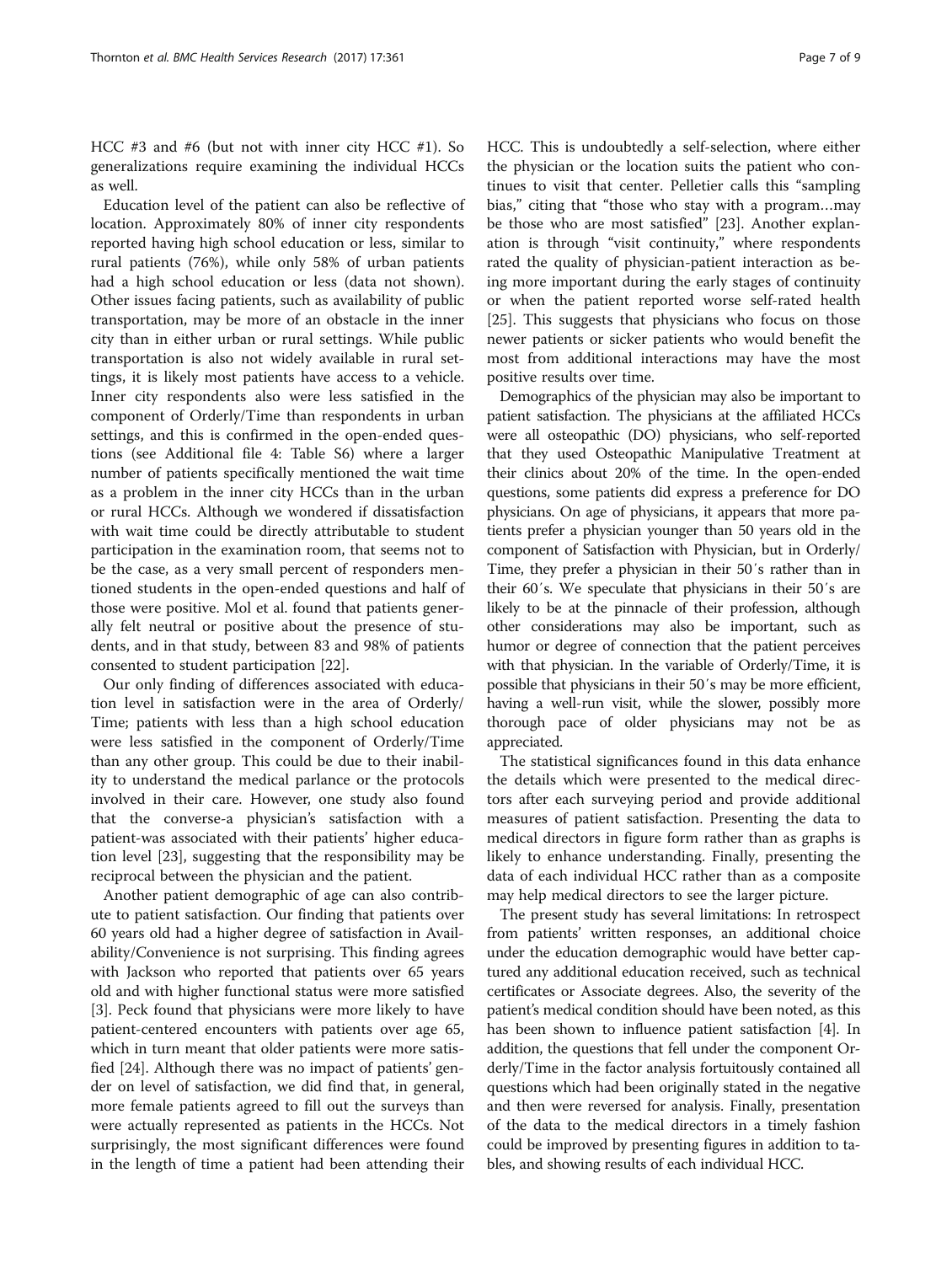## <span id="page-9-0"></span>Conclusions

This study was designed to provide feedback to Medical Directors on patient satisfaction in their HCCs. Our findings point to a consistency in the operations and functioning of these HCCs over time, even when renovations or installation of EMR were performed. Differences in locality (inner city, urban, rural) were found, as well as differences in satisfaction by patient demographics (age, education level, length of time with a HCC) and by physician demographics (age, gender). However, uniqueness of individual HCCs contributes to these differences. Physicians from each HCC regularly meet together, and they can use these meetings to help better understand and build on their strengths and individuality. Results of this study can be used to increase satisfaction if physicians help their patients benefit from their services and increase their satisfaction. Particularly, physicians can concentrate on providing additional high-quality interactions for patients with less education, those who are sicker, and those who are new to the HCC.

## Additional files

[Additional file 1: Table S3.](dx.doi.org/10.1186/s12913-017-2307-z) Comparisons overall and by time, location, individual HCCs vs. 3 components. (DOC 41 kb)

[Additional file 2: Table S4.](dx.doi.org/10.1186/s12913-017-2307-z) Patient demographics vs. three factors. \*refers to higher mean score; ns, not significant. (DOC 44 kb)

[Additional file 3: Table S5.](dx.doi.org/10.1186/s12913-017-2307-z) Physician demographics vs. three factors. \*refers to higher mean score; ns, not significant. (DOC 40 kb)

[Additional file 4: Table S6.](dx.doi.org/10.1186/s12913-017-2307-z) Open-ended questions by healthcare center and year. (+) refers to positive statements, what did you like most? (−) refers to negative statements, what did you like least? (DOC 48 kb)

#### Abbreviations

DO: Doctor of Osteopathic Medicine; EMR: Electronic Medical Records; HCCs: Healthcare Centers; IRB: Institutional Review Board; MANOVA: Multivariate analysis of variants; PCOM: Philadelphia College of Osteopathic Medicine; SPSS: Statistical Package for the Social Sciences

#### Acknowledgements

The authors wish to acknowledge Audrey Rossowski, M.S. for collecting surveys at the healthcare centers and Barbara A. Mitchell, Ph.D. for helpful editing. We also sincerely thank PCOM Kenneth Veit, DO, MBA, FACOFP, Provost, Senior Vice President for Academic Affairs and Dean. We also thank PCOM Family Medicine Chair and Director Harry Morris, DO; PCOM Healthcare Center Physicians and Medical Directors, Oliver Bullock, DO., Michael Becker, DO, Izola David, DO, Larry Finklestein, DO, David Kuo, DO, Marta Motel, DO, Barbara Williams-Page, DO, and David Wood, DO; and A. Scott McNeal, DO, Fairmount Primary Care Center, for allowing our participation.

An abstract of this research was presented by Kenice Frank, M.S., at the Student National Medical Association's National Meeting, May, 2012, Atlanta, GA.

#### Funding

No funding sources were used for this research project.

#### Availability of data and materials

The SPSS data and subsequent analysis is available from RDT and the corresponding author, RAD, on reasonable request. A large part of the data is already shown in Additional files 1, 2, 3, and 4, associated with this publication.

#### Authors' contributions

RDT conceived of the research, wrote the paper, and, with the help of RAD, analyzed the data. NN received her M.S. degree from PCOM for her research on the first year (2005) of the study. She gathered the data, analyzed it, and presented a thesis, "A measure of patient satisfaction of PCOM healthcare centers based upon geographic settings." LS received her M.S. degree from PCOM for her research on the first year (2005) of the study. She gathered the data, analyzed it, and presented a thesis, "The effects of demographic factors on patient satisfaction in an ambulatory setting." SH-Z received her M.S. degree from PCOM for her research on the second year (2007) of the study. She gathered the data for 2007, analyzed the 2007 data and compared it with 2005 data, and presented a thesis, "Examining improvement levels in measured patient satisfaction in an academic primary care setting." KF gathered the data on the third year (2010) of the study. She analyzed the 2010 data, compared it with the 2005 and 2007 data, and presented a poster on the study at the Student National Medical Association in 2011. RAD gave guidance to the entire study, providing the original survey questions [[17\]](#page-10-0), analyzing statistically all of the data, serving on each M.S. student's thesis committee, and editing the paper. All authors read and approved the final manuscript.

#### Competing interests

The authors declare that they have no competing interests.

#### Consent for publication

Not applicable.

#### Ethics approval and consent to participate

The protocol was approved by the Institutional Review Board (IRB) at Philadelphia College of Osteopathic Medicine that determined it to be exempt from informed consent requirements under 45 CFR 46.101(b)(2) survey research in which the responses will be recorded in such a manner that the human subjects cannot be identified, directly or through identifiers linked to the subjects (e.g., name, Social Security number). Further, no master list existed linking such identifiers to the subjects. Inclusion criteria included patients willing to respond, patient age of at least 18 years, and patients who spoke English. Patients were assured the questionnaire was confidential without any identifying information, the results would be presented in aggregate form, and that their responses would not affect their specific care at the HCC.

#### Publisher's Note

Springer Nature remains neutral with regard to jurisdictional claims in published maps and institutional affiliations.

#### Author details

<sup>1</sup>Department of Psychology, Philadelphia College of Osteopathic Medicine 4170 City Ave., Philadelphia, PA 19131, USA. <sup>2</sup>North Philadelphia Health System/St. Joseph's Hospital, Philadelphia, PA, USA. <sup>3</sup>Geisinger Medical Center, Danville, PA, USA. <sup>4</sup>Maria Fareri Children's Hospital, Westchester, NY USA. <sup>5</sup>College of Podiatric Medicine & Surgery, Des Moines University, Des Moines, IO, USA.

### Received: 3 April 2017 Accepted: 11 May 2017 Published online: 19 May 2017

#### References

- 1. Rider EA, Perrin JM. Performance profiles: the influence of patient satisfaction data on physicians' practice. Pediatrics. 2002;109(5):752–7.
- 2. Burroughs TE, Waterman BM, Gilin D, Adams D, McCollegan J, Cira J. Do onsite patient satisfaction surveys bias results? Jt Comm J Qual Pt Safety. 2005; 31(3):158–66.
- 3. Jackson JL, Chamberlin J, Kroenke K. Predictors of patient satisfaction. Soc Sci Med. 2001;52(4):609–20.
- 4. Fan VS, Reiber GE, Diehr P, Burman M, McDonell MB, Fihn SD. Functional status and patient satisfaction: a comparison of ischemic heart disease, obstructive lung disease, and diabetes mellitus. J Gen Intern Med. 2005; 20(5):452–9.
- 5. Fan VS, Burman M, McDonell MB, Fihn SD. Continuity of care and other determinants of patient satisfaction with primary care. J Gen Intern Med. 2005;20(3):226–33.